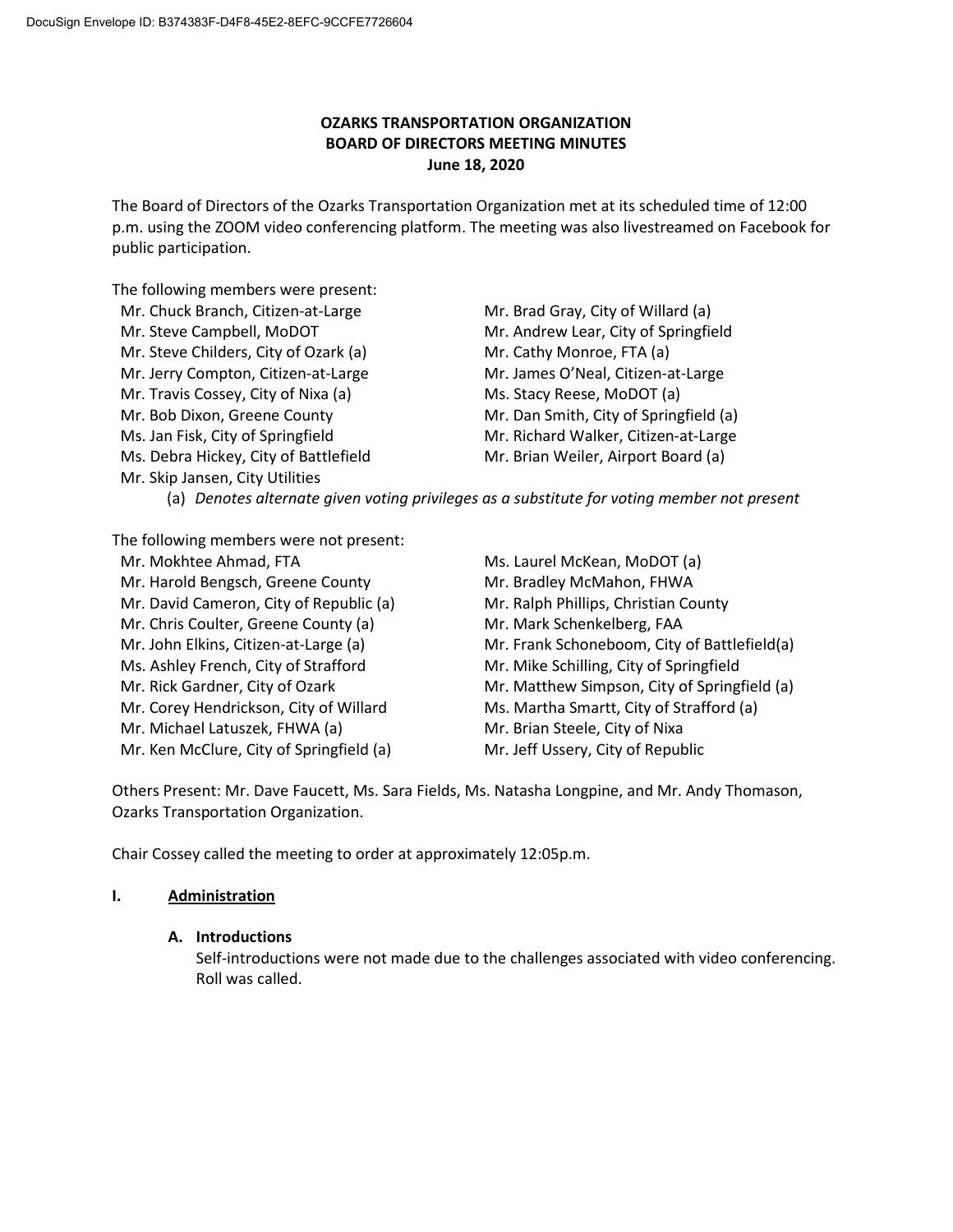| <b>Member</b>      | <b>Vote</b> | <b>Member</b>      | <b>Vote</b> |
|--------------------|-------------|--------------------|-------------|
| Mr. Harold Bengsch | Absent      | Ms. Debra Hickey   | Present     |
| Mr. Chuck Branch   | Present     | Mr. Skip Jansen    | Present     |
| Mr. David Cameron  | Absent      | Mr. Andrew Lear    | Present     |
| Mr. Steve Childers | Present     | Mr. James O'Neal   | Present     |
| Mr. Jerry Compton  | Present     | Mr. Ralph Phillips | Absent      |
| Mr. Travis Cossey  | Present     | Ms. Martha Smartt  | Absent      |
| Mr. Bob Dixon      | Present     | Mr. Dan Smith      | Present     |
| Ms. Jan Fisk       | Present     | Mr. Richard Walker | Present     |
| Mr. Brad Gray      | Present     | Mr. Brian Weiler   | Present     |

A quorum was present.

# **B. Approval of Board of Directors Meeting Agenda**

Mr. Jansen moved to approve the June 18, 2020 agenda. Mr. Branch seconded the motion. A roll call vote was taken.

| <b>Member</b>      | <b>Vote</b> | <b>Member</b>      | <b>Vote</b> |
|--------------------|-------------|--------------------|-------------|
| Mr. Harold Bengsch |             | Ms. Debra Hickey   | Aye         |
| Mr. Chuck Branch   | Aye         | Mr. Skip Jansen    | Aye         |
| Mr. David Cameron  |             | Mr. Andrew Lear    | Aye         |
| Mr. Steve Childers | Aye         | Mr. James O'Neal   | Aye         |
| Mr. Jerry Compton  | Aye         | Mr. Ralph Phillips |             |
| Mr. Travis Cossey  | Aye         | Ms. Martha Smartt  |             |
| Mr. Bob Dixon      | Aye         | Mr. Dan Smith      | Aye         |
| Ms. Jan Fisk       | Aye         | Mr. Richard Walker | Aye         |
| Mr. Brad Gray      | Aye         | Mr. Brian Weiler   | Aye         |

The motion passed.

# **C. Approval of April 16, 2020 Meeting Minutes**

Mr. Branch moved to approve the minutes from the April 16, 2020 meeting. Mr. Childers seconded the motion. A roll call vote was taken.

| <b>Member</b>      | <b>Vote</b> | <b>Member</b>      | <b>Vote</b> |
|--------------------|-------------|--------------------|-------------|
| Mr. Harold Bengsch |             | Ms. Debra Hickey   | Aye         |
| Mr. Chuck Branch   | Aye         | Mr. Skip Jansen    | Aye         |
| Mr. David Cameron  |             | Mr. Andrew Lear    | Aye         |
| Mr. Steve Childers | Aye         | Mr. James O'Neal   | Aye         |
| Mr. Jerry Compton  | Aye         | Mr. Ralph Phillips |             |
| Mr. Travis Cossey  | Aye         | Ms. Martha Smartt  |             |
| Mr. Bob Dixon      | Aye         | Mr. Dan Smith      | Aye         |
| Ms. Jan Fisk       | Aye         | Mr. Richard Walker | Aye         |
| Mr. Brad Gray      | Aye         | Mr. Brian Weiler   | Aye         |

The motion passed.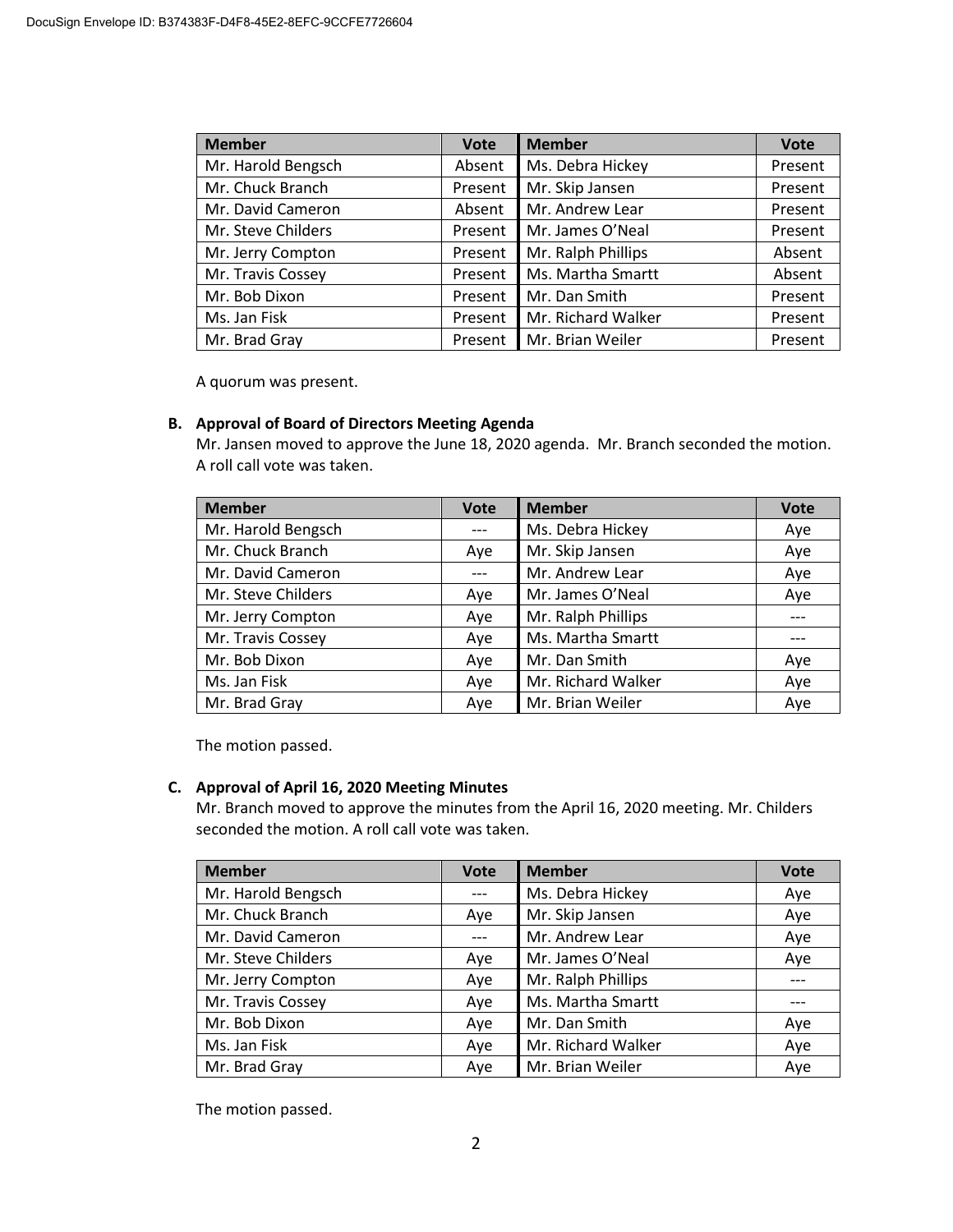### **D. Public Comment Period for All Agenda Items**

Chair Cossey asked if there was any public comment. Mr. Cossey asked Ms. Longpine if there were any comments on Facebook. Ms. Longpine said no. She also said some comments were included in the agenda packet. The public comment period was closed.

### **E. Executive Director's Report**

Ms. Fields reported on some recent operational changes. She said Linn Hagerman was hired as an HR consultant and together they are working to hire a new executive assistant. Ms. Fields also reported Councilman Lear assisted her in an interview with an accounting firm to take over OTO's bookkeeping needs.

Ms. Fields also reported the OTO's ongoing efforts to respond to COVID-19. The OTO's offices are open by appointment only. Staff is more than happy to meet with someone, but for everyone's safety, the offices are generally closed to the public. Social distancing is easily achieved given everyone has a private office. Additionally, the OTO's committees are meeting via Zoom. The BPAC, LCBT, and TIM subcommittee have all met during this period of social distancing.

Ms. Fields also shared a letter with the region's federal legislators encouraging them provide more transportation funding and more time to complete tasks. These are issues facing MPOs and states across the country. The Executive Committee had requested this letter be sent.

# **F. MoDOT Update**

Mr. Campbell reported on the major projects currently under construction. COVID-19 has impacted the delivery of these projects, but these impacts have been limited. Projects on US 160 and I-44 are moving forward. Some lane shifts will be occurring on I-44, as work shifts to a new set of bridges. MoDOT has announced the new US 60/MO 125 interchange will be built to the east of the existing intersection.

Internally, MoDOT is focusing on mowing, striping, and surface maintenance. Striping activities will be moving towards lower order routes in the region. COVID-19 will prevent MoDOT from completing all the normal mowing, striping and surface maintenance.

MoDOT has implemented several policies for protecting its workers from COVID-19. Employees are required to wear masks in MoDOT's buildings, except in private offices. Employees are no longer allowed to attend in-person meetings and can't be assigned tasks that would require them to be within six feet of another person for more than 10 minutes. Mr. Campbell expects additional conversations will be had concerning CDL training and preparing for winter operations.

MoDOT has required employees to either take a reduced salary or reduced working hours. If they reduce hours, they would qualify for some unemployment payments. These shifts may impact some responses during weekends for a short period of time.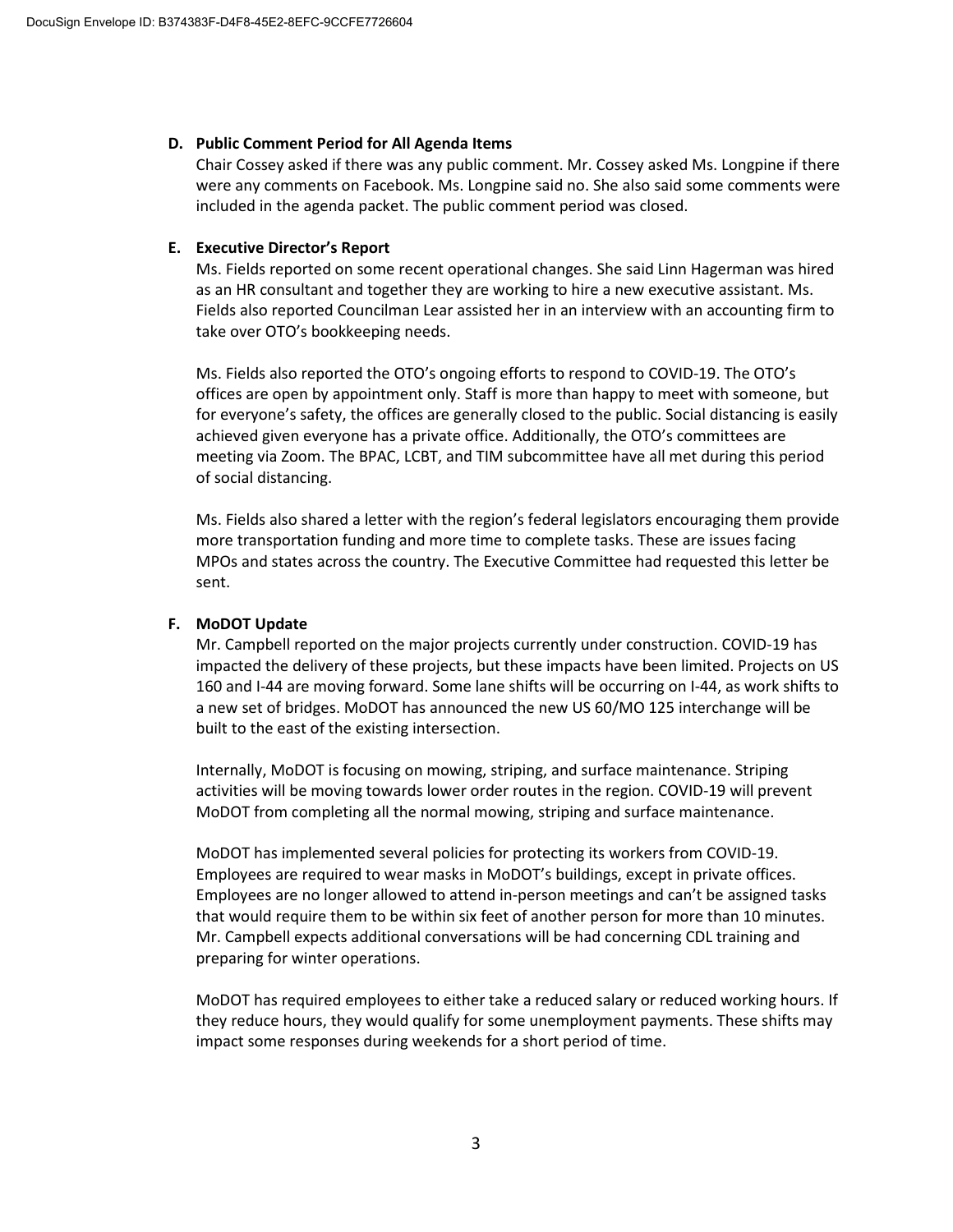MoDOT is also working to better understand the financial impact of COVID-19. Project lettings have been delayed. To date, revenues are down \$45 million. The lagging nature of tax revenues means MoDOT has not yet seen the biggest financial impacts.

Ms. Reese reported that MoDOT is actively looking at August, September, and October lettings to see what projects they can afford to let. The expansion of James River between National and US 65 is still expected to be let in November. Staff is also working to complete environmental work related to the expansion of James River, west of National.

### **G. Legislative Reports**

No legislative representatives were present, but Ms. Fields gave a brief update. Transportation funding is included some COVID-19 related bills and in a new infrastructure bill. However, these bills do not have support of both Democrats and Republicans, so they are not expected to pass.

### **II. New Business**

### *Transportation Funding Changes*

### **A. FY 2020-2023 Tip Administrative Modification Four**

Ms. Longpine discussed minor changes to funding sources and timing for the Grant Avenue Parkway Project included as part of this administrative modification.

Chair Cossey said this agenda item was informational only.

# **B. FY 2020-2023 TIP Amendment Four**

Ms. Longpine presented information on nine proposed changes requested by MoDOT. The projects are primarily resurfacing and pavement projects along lettered routes and I-44 outer roads. There is one project for ADA improvements along Norton Road and one project for scoping along Kansas Expressway. These projects are being added based on MoDOT's short term funding expectations.

Mr. Branch made a motion to approve Amendment Four to the FY 2020-2023 TIP. Mr. Childers seconded the motion. A roll call vote was taken.

| <b>Member</b>      | <b>Vote</b> | <b>Member</b>      | <b>Vote</b> |
|--------------------|-------------|--------------------|-------------|
| Mr. Harold Bengsch |             | Ms. Debra Hickey   | Aye         |
| Mr. Chuck Branch   | Aye         | Mr. Skip Jansen    | Aye         |
| Mr. David Cameron  |             | Mr. Andrew Lear    | Aye         |
| Mr. Steve Childers | Aye         | Mr. James O'Neal   | Aye         |
| Mr. Jerry Compton  | Aye         | Mr. Ralph Phillips |             |
| Mr. Travis Cossey  | Aye         | Ms. Martha Smartt  |             |
| Mr. Bob Dixon      | Aye         | Mr. Dan Smith      | Aye         |
| Ms. Jan Fisk       | Aye         | Mr. Richard Walker | Aye         |
| Mr. Brad Gray      | Aye         | Mr. Brian Weiler   | Aye         |

The motion passed.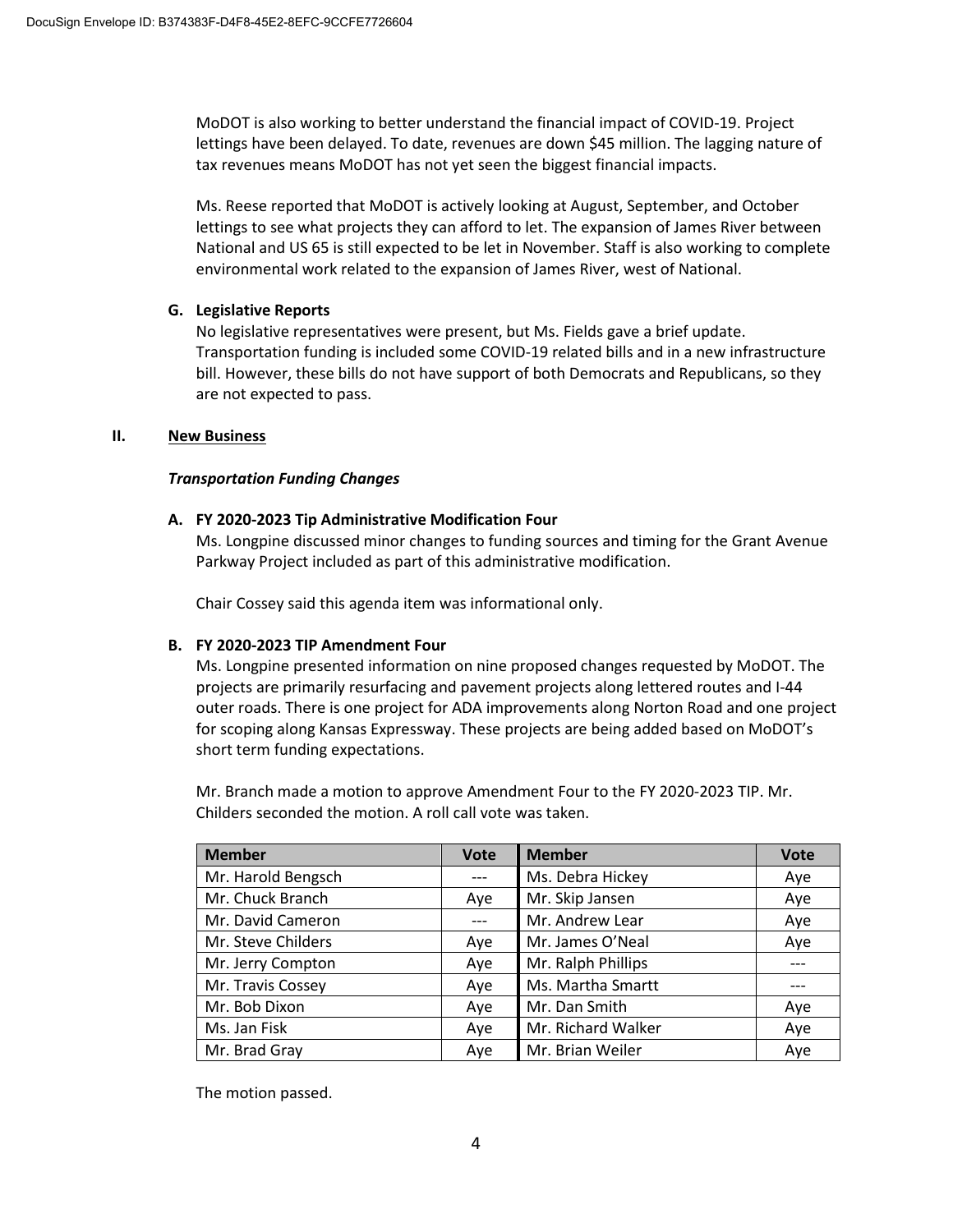#### **C. Additional Federal Funding**

Ms. Fields discussed the OTO's history of receiving transportation funds as part of the annual omnibus budget bills in FY 2018, 2019, and now FY 2020. She reported the FY 18 and 19 funds had been allocated for bicycle and pedestrian projects by the Board of Directors. She then reviewed the options for the \$471,885 in FY 2020 funds, including awarding the funds to the City of Republic to complete the Shuyler Creek Trail extension. This project was the only project to receive partial funding in the most recent trail related call-for-projects. She said the Executive Committee had reviewed the options and had voted to recommend the funds be used to complete the Shuyler Creek project.

Mr. Cossey said Mr. Cameron, with the City of Republic, had communicated the city's interest in these funds and the city's ability to supply the required match.

Mr. Dixon made a motion to award the additional \$471,885 in available funding be awarded for construction of the City of Republic Shuyler Creek Trails. Mr. Jansen seconded the motion. A roll call vote was taken.

| <b>Member</b>      | <b>Vote</b> | <b>Member</b>      | <b>Vote</b> |
|--------------------|-------------|--------------------|-------------|
| Mr. Harold Bengsch |             | Ms. Debra Hickey   | Aye         |
| Mr. Chuck Branch   | Aye         | Mr. Skip Jansen    | Aye         |
| Mr. David Cameron  |             | Mr. Andrew Lear    | Aye         |
| Mr. Steve Childers | Abstain     | Mr. James O'Neal   | Aye         |
| Mr. Jerry Compton  | Aye         | Mr. Ralph Phillips |             |
| Mr. Travis Cossey  | Aye         | Ms. Martha Smartt  |             |
| Mr. Bob Dixon      | Aye         | Mr. Dan Smith      | Aye         |
| Ms. Jan Fisk       | Aye         | Mr. Richard Walker | Aye         |
| Mr. Brad Gray      | Aye         | Mr. Brian Weiler   | Aye         |

The motion passed.

#### *Plans and Reports*

#### **D. Federal Funds Balance Report**

Ms. Longpine gave a brief overview of the Funds Balance Report, dated March 31, 2020. She highlighted the high STBG-U and TAP balances. Ms. Longpine and Ms. Fields stressed the importance of obligating funds before the end of the fiscal year. Ms. Fields also said it was hard to advocate for additional federal funds when the OTO was carrying such large balances.

Chair Cossey said this agenda item was informational only.

#### **E. OTO Growth Trends Report**

Mr. Faucett presented the calendar year 2019 Growth Trends Report. The presentation included information on construction activity, population change, migration, and economic growth. He identified cyclical patterns to multifamily construction and discussed IRS migration data that had been unavailable for a few years. During his presentation, Mr.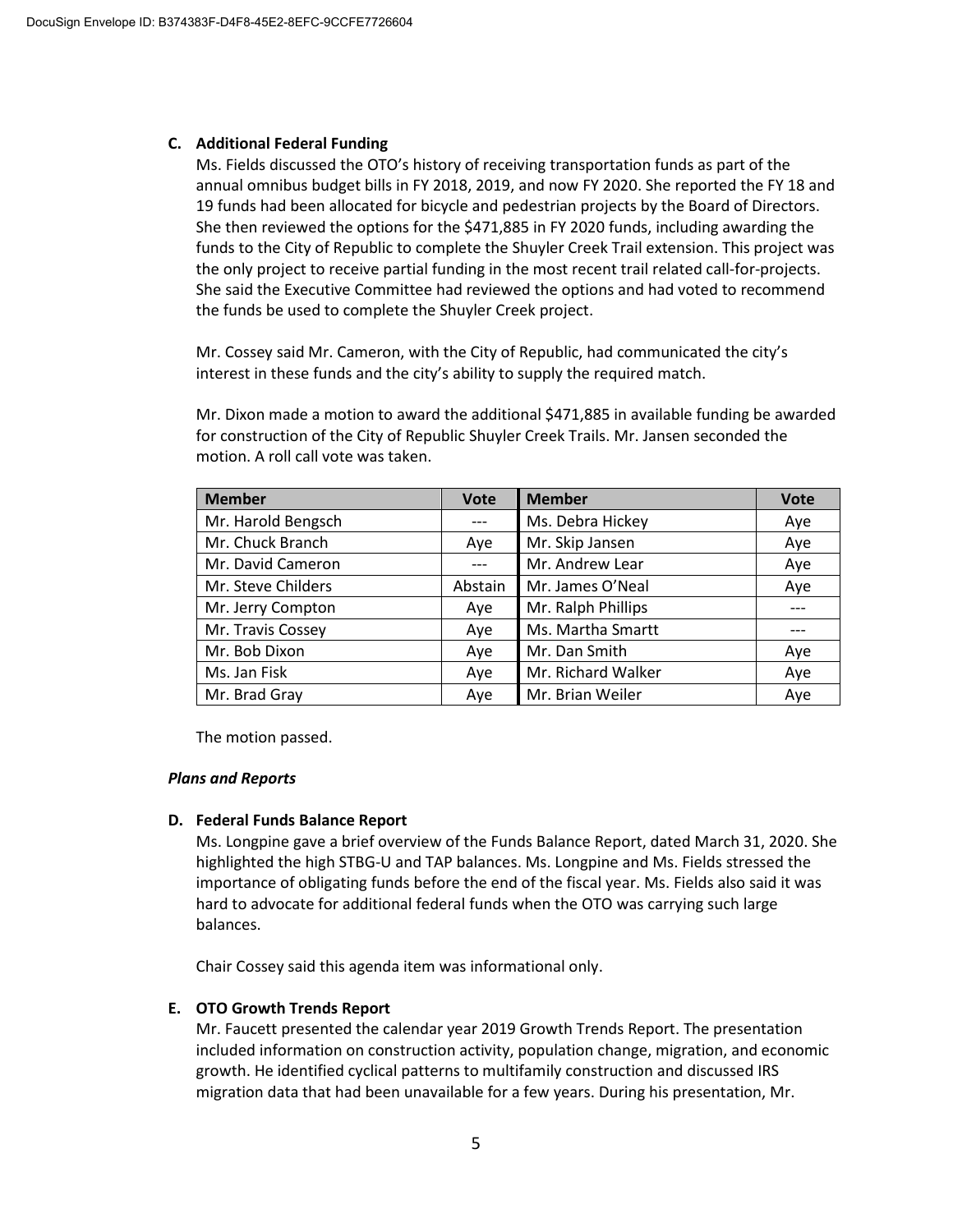Faucett also highlighted certain maps he would exclude from future iterations of the Growth Trends Report.

Mr. Cossey thanked Mr. Faucett for his hard work. He also said this agenda item was informational only.

# **F. Congestion Management Process**

Mr. Thomason introduced the Congestion Management Process. Instead of a typical presentation, he showed a brief video highlighting the key features of the new CMP. Mr. Thomason asked if members had any questions when the video was completed. None were asked.

Mr. Branch made a motion to approve the *Congestion Management Process: Congestion Monitoring and Strategy Evaluation*. Mr. Compton seconded the motion. A roll call vote was taken.

| <b>Member</b>      | <b>Vote</b> | <b>Member</b>      | <b>Vote</b> |
|--------------------|-------------|--------------------|-------------|
| Mr. Harold Bengsch |             | Ms. Debra Hickey   | Aye         |
| Mr. Chuck Branch   | Aye         | Mr. Skip Jansen    | Aye         |
| Mr. David Cameron  |             | Mr. Andrew Lear    | Aye         |
| Mr. Steve Childers | Aye         | Mr. James O'Neal   | Aye         |
| Mr. Jerry Compton  | Aye         | Mr. Ralph Phillips |             |
| Mr. Travis Cossey  | Aye         | Ms. Martha Smartt  |             |
| Mr. Bob Dixon      | Aye         | Mr. Dan Smith      | Aye         |
| Ms. Jan Fisk       | Aye         | Mr. Richard Walker | Aye         |
| Mr. Brad Gray      | Aye         | Mr. Brian Weiler   | Aye         |

# **G. Ozarks Regional Bicycle Destination Plan**

Mr. Thomason reported the BPAC had recommended the OTO Board of Directors endorse the Ozarks Regional Bicycle Destination Plan during its last meeting. He reported the plan is not a traditional transportation plan, rather it is a marketing plan for developing the Ozarks into a bicycle tourism destination. He discussed the evolution of the plan and BPAC's continued support for the plan's goals. He said the Destination Plan had existing for sometime, but the BPAC felt it would be beneficial for the Board to formally endorse the idea of bicycle tourism.

Mr. Cossey said he supported the idea of supporting bicycle tourism in the Ozarks, but he had strong reservations about installing wayfinding in Christian County without the addition of safer accommodations to the county roads. He also wondering if it was even safe to highlight these county routes as bicycle routes. Mr. Lear said frequently cycled in communities he visited. He said he utilized some of the same tools used to identify the Christian County route. He said it was generally safer to cycle on roads frequented by other cyclists than to randomly picking routes.

Mr. Cossey made a motion to endorse the Ozarks Regional Bicycle Destination Plan with the caveat that safe accommodations be added in Christian County before the addition of wayfinding signage. Mr. Compton seconded the motion. A roll call vote was taken.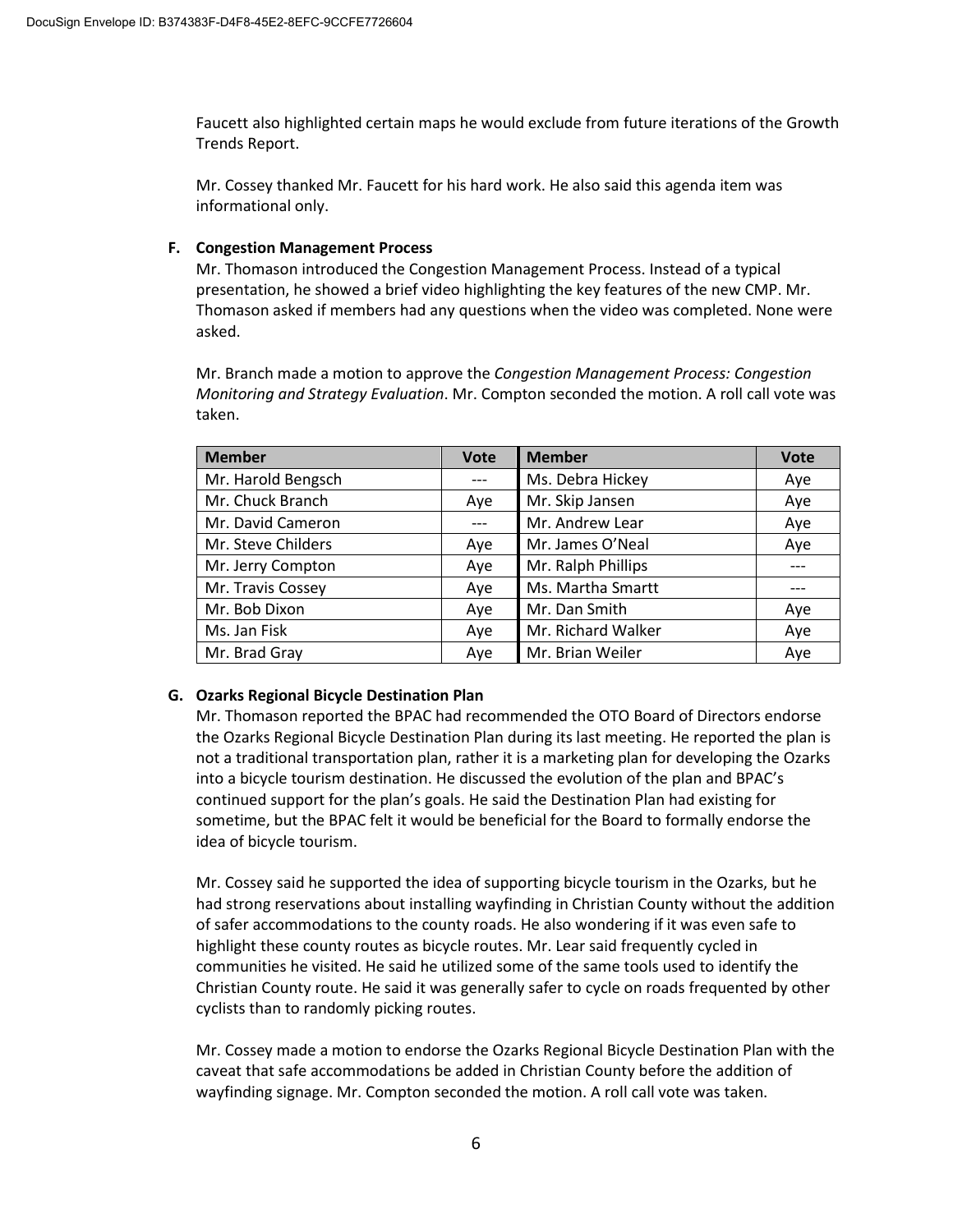| <b>Member</b>      | <b>Vote</b> | <b>Member</b>      | <b>Vote</b> |
|--------------------|-------------|--------------------|-------------|
| Mr. Harold Bengsch |             | Ms. Debra Hickey   | Aye         |
| Mr. Chuck Branch   | Aye         | Mr. Skip Jansen    | Aye         |
| Mr. David Cameron  |             | Mr. Andrew Lear    | Aye         |
| Mr. Steve Childers | Aye         | Mr. James O'Neal   | Aye         |
| Mr. Jerry Compton  | Aye         | Mr. Ralph Phillips |             |
| Mr. Travis Cossey  | Aye         | Ms. Martha Smartt  |             |
| Mr. Bob Dixon      | Aye         | Mr. Dan Smith      | Aye         |
| Ms. Jan Fisk       | Aye         | Mr. Richard Walker | Aye         |
| Mr. Brad Gray      | Aye         | Mr. Brian Weiler   | Aye         |

The motion passed.

### **H. Public Participation Plan Annual Evaluation**

Mr. Faucett went through the findings of the Public Participation Plan Annual Evaluation. He reported the OTO had accomplished all the tasks it had established for 2019. He also went through several participation related performance measures. Finally, he covered the tasks set for the upcoming year.

Chair Cossey said this agenda item was informational only.

# *OTO Operations*

### **I. Third Quarter Financial Statements**

Ms. Fields reported on the 3<sup>rd</sup> Quarter Financial Statements. She said the organization had an operating fund balance of about \$414,000 and budgeted expenses are approximately 64% of budgeted expenses. Income is about \$9,000 above actual expenses. She asked for questions and received none.

Mr. Branch made a motion to accept the Third Quarter Financial statements. Mr. Jenson seconded the motion. A roll call vote was taken.

| <b>Member</b>      | <b>Vote</b> | <b>Member</b>      | <b>Vote</b> |
|--------------------|-------------|--------------------|-------------|
| Mr. Harold Bengsch |             | Ms. Debra Hickey   | Aye         |
| Mr. Chuck Branch   | Aye         | Mr. Skip Jansen    | Aye         |
| Mr. David Cameron  |             | Mr. Andrew Lear    | Aye         |
| Mr. Steve Childers | Aye         | Mr. James O'Neal   | Aye         |
| Mr. Jerry Compton  | Aye         | Mr. Ralph Phillips |             |
| Mr. Travis Cossey  | Aye         | Ms. Martha Smartt  |             |
| Mr. Bob Dixon      | Aye         | Mr. Dan Smith      | Aye         |
| Ms. Jan Fisk       | Aye         | Mr. Richard Walker | Aye         |
| Mr. Brad Gray      | Aye         | Mr. Brian Weiler   | Aye         |

The motion passed.

#### **J. FY 2021 Operational Budget**

Ms. Fields gave a brief overview of the Operation Budget. She explained the difference of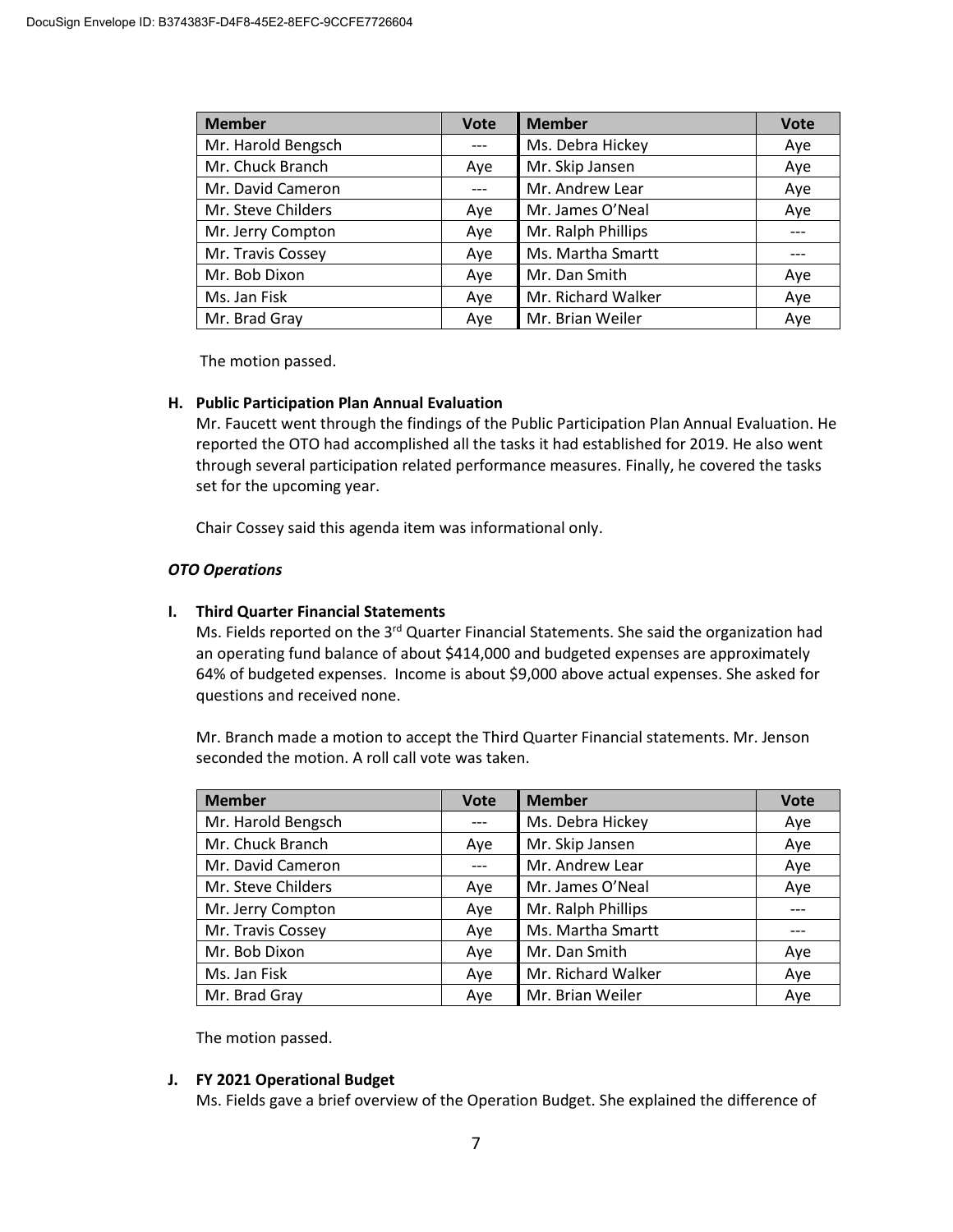the Operational Budget and UPWP budgets. She also explained the reduced STBG-Urban request in the operational budget. Funding from MoDOT has unexpectedly increased over the last two years. She also touched on several changes to individual line items.

Mr. Dixon made a motion to approve the FY 2021 operational budget. Mr. Smith seconded the motion. A roll call vote was taken.

| <b>Member</b>      | <b>Vote</b> | <b>Member</b>      | <b>Vote</b> |
|--------------------|-------------|--------------------|-------------|
| Mr. Harold Bengsch |             | Ms. Debra Hickey   | Aye         |
| Mr. Chuck Branch   | Aye         | Mr. Skip Jansen    | Aye         |
| Mr. David Cameron  |             | Mr. Andrew Lear    | Aye         |
| Mr. Steve Childers | Aye         | Mr. James O'Neal   | Aye         |
| Mr. Jerry Compton  | Aye         | Mr. Ralph Phillips |             |
| Mr. Travis Cossey  | Aye         | Ms. Martha Smartt  |             |
| Mr. Bob Dixon      | Aye         | Mr. Dan Smith      | Aye         |
| Ms. Jan Fisk       | Aye         | Mr. Richard Walker | Aye         |
| Mr. Brad Gray      | Ave         | Mr. Brian Weiler   | Aye         |

The motion passed.

# **K. FY 2021 Unified Planning Work Program**

Ms. Field said this budget served as an attachment to the OTO's contract with MoDOT. It lists the major tasks the OTO completes each year plus special projects. The draft UPWP does include an updated TIP, but that task will be modified with a future amendment.

Mr. Dixon made a motion to approve the FY 2021 UPWP. Mr. Jenson seconded the motion. A roll call vote was taken.

| <b>Member</b>      | <b>Vote</b> | <b>Member</b>      | <b>Vote</b> |
|--------------------|-------------|--------------------|-------------|
| Mr. Harold Bengsch |             | Ms. Debra Hickey   | Aye         |
| Mr. Chuck Branch   | Aye         | Mr. Skip Jansen    | Aye         |
| Mr. David Cameron  |             | Mr. Andrew Lear    | Aye         |
| Mr. Steve Childers | Aye         | Mr. James O'Neal   | Aye         |
| Mr. Jerry Compton  | Aye         | Mr. Ralph Phillips |             |
| Mr. Travis Cossey  | Aye         | Ms. Martha Smartt  |             |
| Mr. Bob Dixon      | Aye         | Mr. Dan Smith      | Aye         |
| Ms. Jan Fisk       | Aye         | Mr. Richard Walker | Aye         |
| Mr. Brad Gray      | Aye         | Mr. Brian Weiler   | Aye         |

The motion passed.

# **III. Other Business**

**A. Board of Directors Member Announcements**

No announcements were made.